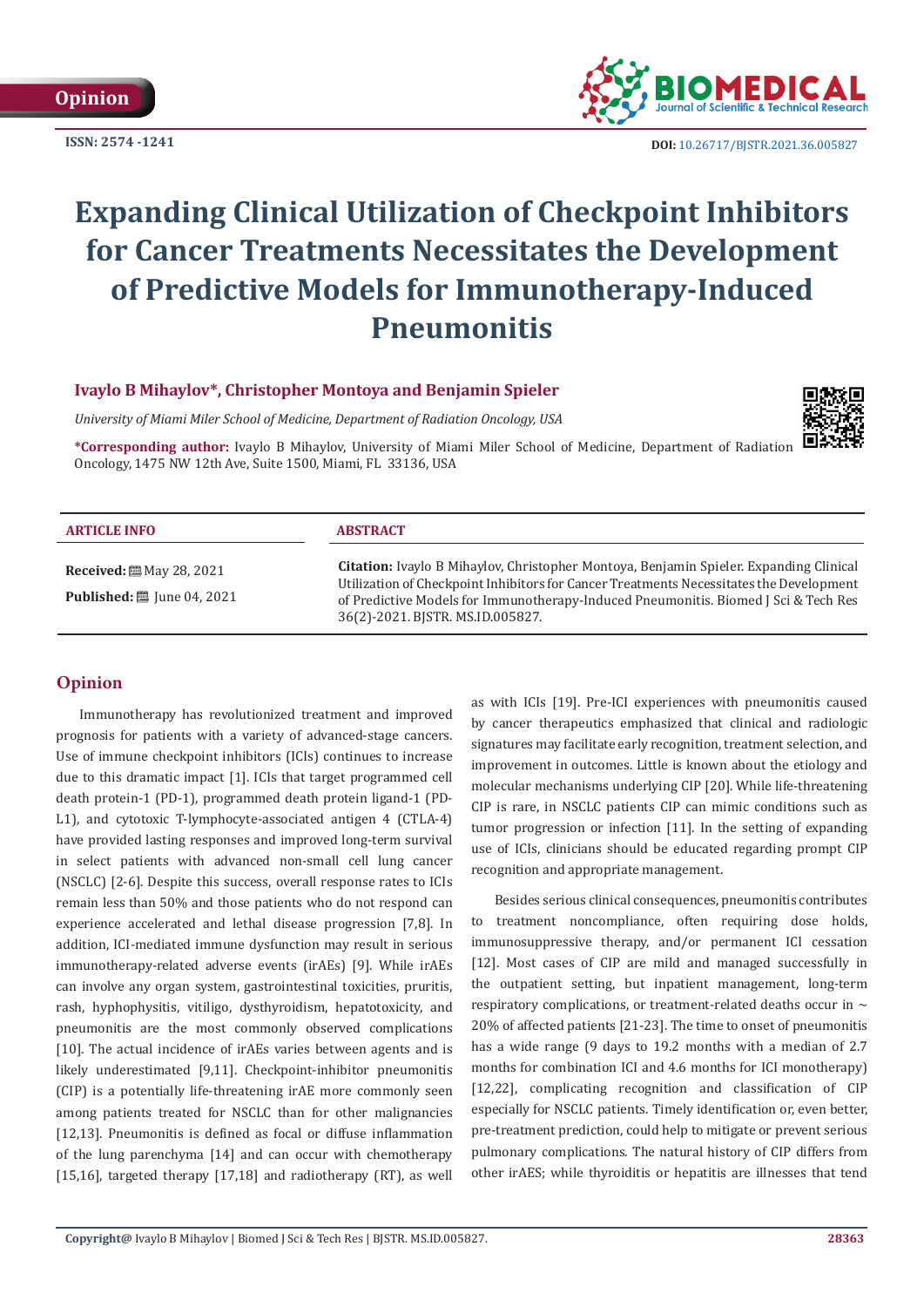to be self-limiting, most cases of CIP require immunosuppression with high dose steroids [24]. In a large retrospective study that reported overall incidence of CIP at ~5%, the majority of CIP cases improved with corticosteroids [12,25] but 9% of CIP patients died during immunosuppressive therapy due to infection or CIP itself, only 28% of patients whose CIP resolved were rechallenged with ICI, and 25% of the rechallenged cohort developed recurrent CIP and had to permanently discontinue immunotherapy.

In clinical trials for NSCLC, the incidences of all-grade CIP are typically reported at ~5% for ICI monotherapy and between 7-10% for combination therapy [13,26,27]. However, the incidence of CIP in NSCLC outside of clinical trials remains uncertain, with CIP presentation mimicking infectious pneumonia or tumor progression and radiologic patterns of pneumonitis varying greatly from case to case [12]. For patients with NSCLC, CIP signs and symptoms can be misclassified in the setting of underlying lung disease and actual incidence may be higher than reported [11,28]. The ability to identify patients at risk for CIP prior to immunotherapy could prevent significant morbidity; discovery of signatures or methods for early CIP prediction represents an unmet clinical need.

Recent advances in analysis of medical imaging have made CIP risk prediction attainable. In the emerging technology known as quantitative imaging or radiomics, medical (PET, CT, MRI) images are analyzed at voxel level to detect textural features associated with disease or health [29]. Radiomics evaluate both semantic (volume, shape, etc.) and agnostic (texture) anatomical organ features. The former can be recognized by the naked eye while the latter require computer algorithms for detection at voxel level. Radiomics allow for comprehensive characterization of the tissue of interest and its corresponding microenvironment. Quantitative imaging has been used in recent years to predict tumor response at various anatomical sites [29-33]. Less attention has been devoted however to radiomics in the context of normal tissue complication predictions [34,35].

The first publication [36] that used a radiomics model to predict CIP was a proof of principle study that retrospectively evaluated a small cohort of patients (30) treated with immunotherapy. Quantitative analysis of pre-immunotherapy baseline chest CT was able to identify the only two patients who went on to develop CIP. A study from a separate group [28] reviewed a larger cohort of NSCLC patients with higher incidence of clinically diagnosed CIP (6%) after PD-1 checkpoint-inhibitor therapy. Retrospective chart review of CIP candidates demonstrated an incidence rate closer to  $20\% \sim$  three times higher than commonly reported. These results were observed in a patient population receiving monotherapy, suggesting that actual CIP incidence could be even higher among patients treated with combination immunotherapy [12].

With increasing use of ICIs to treat advanced cancer, comprehensive CIP predictive models that incorporate uncorrelated but complementary biomarkers are poised for clinical application. Quantitative imaging is a promising analytic technique, but it need not stand alone; laboratory-derived parameters such as blood counts, blood inflammatory biomarkers, and inflammatory biomarkers in bronchoalveolar lavage fluid [37] as well as common clinical variables such as smoking history, comorbid conditions, and performance status promise to advance and refine CIP predictive modeling.

### **References**

- 1. [Kruger S, Ilmer M, Kobold S, Bruno L Cadilha, Stefan Endres, et al. \(2019\)](https://jeccr.biomedcentral.com/articles/10.1186/s13046-019-1266-0) [Advances in cancer immunotherapy 2019 - latest trends. J Exp Clin](https://jeccr.biomedcentral.com/articles/10.1186/s13046-019-1266-0) [Cancer Res 38\(1\): 268.](https://jeccr.biomedcentral.com/articles/10.1186/s13046-019-1266-0)
- 2. [Borghaei H, Paz-Ares L, Horn L, David R Spigel, Martin Steins, et al.](https://pubmed.ncbi.nlm.nih.gov/26412456/) [\(2015\) Nivolumab versus Docetaxel in Advanced Nonsquamous Non-](https://pubmed.ncbi.nlm.nih.gov/26412456/)[Small-Cell Lung Cancer. The New England journal of medicine 373\(17\):](https://pubmed.ncbi.nlm.nih.gov/26412456/) [1627-1639.](https://pubmed.ncbi.nlm.nih.gov/26412456/)
- 3. [Brahmer J, Reckamp KL, Baas P, Lucio Crin](https://pubmed.ncbi.nlm.nih.gov/26028407/)ò, Wilfried E E Eberhardt, et [al. \(2015\) Nivolumab versus Docetaxel in Advanced Squamous-Cell Non-](https://pubmed.ncbi.nlm.nih.gov/26028407/)[Small-Cell Lung Cancer. The New England journal of medicine 373\(2\):](https://pubmed.ncbi.nlm.nih.gov/26028407/) [123-135.](https://pubmed.ncbi.nlm.nih.gov/26028407/)
- 4. [Frederickson AM, Arndorfer S, Zhang I, Maria Lorenzi, Ralph Insinga, et](https://pubmed.ncbi.nlm.nih.gov/30712477/) [al. \(2019\) Pembrolizumab plus chemotherapy for first-line treatment of](https://pubmed.ncbi.nlm.nih.gov/30712477/) [metastatic nonsquamous non-small-cell lung cancer: a network meta](https://pubmed.ncbi.nlm.nih.gov/30712477/)[analysis. Immunotherapy 11\(5\): 407-428.](https://pubmed.ncbi.nlm.nih.gov/30712477/)
- 5. [Gandhi L, Rodriguez-Abreu D, Gadgeel S, Emilio Esteban, Enriqueta](https://pubmed.ncbi.nlm.nih.gov/29658856/) [Felip, et al. \(2018\) Pembrolizumab plus Chemotherapy in Metastatic](https://pubmed.ncbi.nlm.nih.gov/29658856/) [Non-Small-Cell Lung Cancer. The New England journal of medicine](https://pubmed.ncbi.nlm.nih.gov/29658856/) [378\(22\): 2078-2092.](https://pubmed.ncbi.nlm.nih.gov/29658856/)
- 6. [Rittmeyer A, Barlesi F, Waterkamp D, Keunchil Park, Fortunato Ciardiello,](https://pubmed.ncbi.nlm.nih.gov/27979383/) [et al. \(2017\) Atezolizumab versus docetaxel in patients with previously](https://pubmed.ncbi.nlm.nih.gov/27979383/) [treated non-small-cell lung cancer \(OAK\): a phase 3, open-label,](https://pubmed.ncbi.nlm.nih.gov/27979383/) [multicentre randomised controlled trial. Lancet 389\(10066\): 255-265.](https://pubmed.ncbi.nlm.nih.gov/27979383/)
- 7. [Champiat S, Dercle L, Ammari S, Christophe Massard, Antoine](https://pubmed.ncbi.nlm.nih.gov/27827313/) [Hollebecque, et al. \(2017\) Hyperprogressive Disease Is a New Pattern](https://pubmed.ncbi.nlm.nih.gov/27827313/) [of Progression in Cancer Patients Treated by Anti-PD-1/PD-L1. Clinical](https://pubmed.ncbi.nlm.nih.gov/27827313/) [cancer research: an official journal of the American Association for](https://pubmed.ncbi.nlm.nih.gov/27827313/) [Cancer Research 23\(8\): 1920-1928.](https://pubmed.ncbi.nlm.nih.gov/27827313/)
- 8. [Chen DS, Mellman I \(2017\) Elements of cancer immunity and the cancer](https://www.nature.com/articles/nature21349)[immune set point. Nature. 541\(7637\): 321-330.](https://www.nature.com/articles/nature21349)
- 9. [Thompson JA, Schneider BJ, Brahmer J, Stephanie Andrews, Philippe](https://pubmed.ncbi.nlm.nih.gov/32135517/) [Armand, et al. \(2020\) NCCN Guidelines Insights: Management of](https://pubmed.ncbi.nlm.nih.gov/32135517/) [Immunotherapy-Related Toxicities, Version 1.2020. Journal of the](https://pubmed.ncbi.nlm.nih.gov/32135517/) [National Comprehensive Cancer Network: JNCCN 18\(3\): 230-241.](https://pubmed.ncbi.nlm.nih.gov/32135517/)
- 10. [Kumar V, Chaudhary N, Garg M, Floudas CS, Soni P, et al. \(2017\) Current](https://pubmed.ncbi.nlm.nih.gov/28228726/) [Diagnosis and Management of Immune Related Adverse Events \(irAEs\)](https://pubmed.ncbi.nlm.nih.gov/28228726/) [Induced by Immune Checkpoint Inhibitor Therapy. Front Pharmacol](https://pubmed.ncbi.nlm.nih.gov/28228726/) [8:49.](https://pubmed.ncbi.nlm.nih.gov/28228726/)
- 11. [Puzanov I, Diab A, Abdallah K, Clifton OB, C Brogdon, et al. \(2017\)](https://www.researchgate.net/publication/321196146_Managing_toxicities_associated_with_immune_checkpoint_inhibitors_Consensus_recommendations_from_the_Society_for_Immunotherapy_of_Cancer_SITC_Toxicity_Management_Working_Group) [Managing toxicities associated with immune checkpoint inhibitors:](https://www.researchgate.net/publication/321196146_Managing_toxicities_associated_with_immune_checkpoint_inhibitors_Consensus_recommendations_from_the_Society_for_Immunotherapy_of_Cancer_SITC_Toxicity_Management_Working_Group) [consensus recommendations from the Society for Immunotherapy](https://www.researchgate.net/publication/321196146_Managing_toxicities_associated_with_immune_checkpoint_inhibitors_Consensus_recommendations_from_the_Society_for_Immunotherapy_of_Cancer_SITC_Toxicity_Management_Working_Group) [of Cancer \(SITC\) Toxicity Management Working Group. J Immunother](https://www.researchgate.net/publication/321196146_Managing_toxicities_associated_with_immune_checkpoint_inhibitors_Consensus_recommendations_from_the_Society_for_Immunotherapy_of_Cancer_SITC_Toxicity_Management_Working_Group) [Cancer 5\(1\): 95.](https://www.researchgate.net/publication/321196146_Managing_toxicities_associated_with_immune_checkpoint_inhibitors_Consensus_recommendations_from_the_Society_for_Immunotherapy_of_Cancer_SITC_Toxicity_Management_Working_Group)
- 12. [Naidoo J, Wang X, Woo KM, Tunc I, Darragh H, et al. \(2017\) Pneumonitis](https://ascopubs.org/doi/10.1200/JCO.2016.68.2005) [in Patients Treated With Anti-Programmed Death-1/Programmed Death](https://ascopubs.org/doi/10.1200/JCO.2016.68.2005) [Ligand 1 Therapy. J Clin Oncol 35\(7\): 709-717.](https://ascopubs.org/doi/10.1200/JCO.2016.68.2005)
- 13. [Nishino M, Giobbie-Hurder A, Hatabu H, Ramaiya NH, Hodi FS \(2016\)](https://jamanetwork.com/journals/jamaoncology/fullarticle/2544610) [Incidence of Programmed Cell Death 1 Inhibitor-Related Pneumonitis in](https://jamanetwork.com/journals/jamaoncology/fullarticle/2544610) [Patients With Advanced Cancer: A Systematic Review and Meta-analysis.](https://jamanetwork.com/journals/jamaoncology/fullarticle/2544610) [JAMA Oncol 2\(12\): 1607-1616.](https://jamanetwork.com/journals/jamaoncology/fullarticle/2544610)